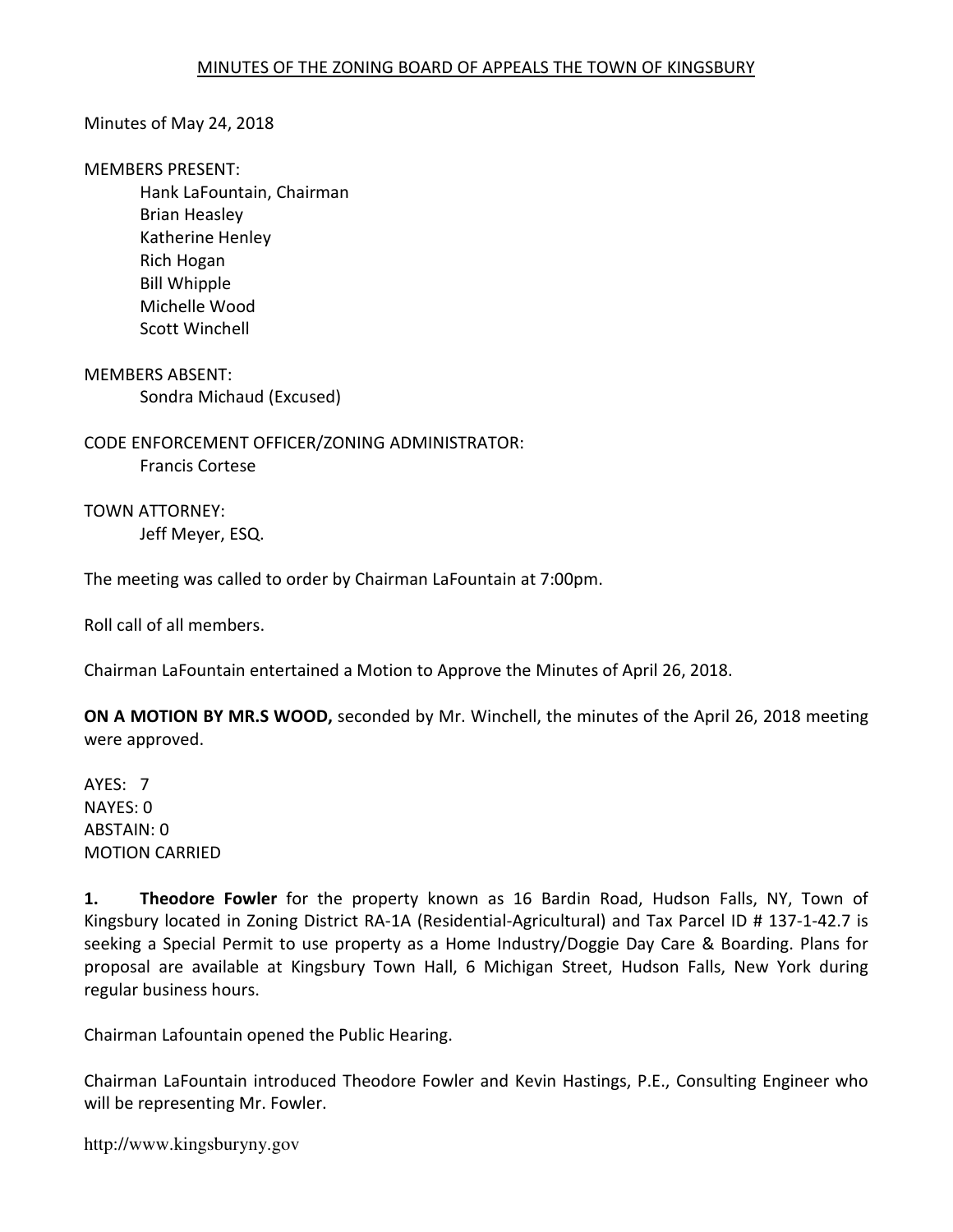Zoning Board of Appeals May 24, 2018 Page 2 of 6

Mr. Hastings stated Mr. Fowler is proposing a 30' x 45' pole barn building for a home industry business, with four vehicle parking spaces and with a six foot vinyl fence on the north and south end of the property as part of a visual buffer to the neighbors. On the east and west perimeters there will be a chain link fence to create the perimeter enclosure for the dog runs and to socialization activities. Mr. Fowler is also proposing to relocate the driveway for better approach to the garage and the house.

Mr. Fowler will be adding a septic system for 100 gallons per day. This will satisfy bathrooms and washing facilities in the proposed building.

Mr. Fowler stated people feel bad leaving their dogs at home all day while they are at work, this way the dogs will be able to socialize. The hours of operation will be from 7:00 am to 6:00 pm.

The right side of the building will have six boarding kennels for people that want to leave their dogs for a week while they are on vacation. There will be an indoor kennel with an outdoor run area. At night the dogs would be in the kennel and during the day they would be in the outdoor run.

In the winter time the dogs would be inside and then in the summer they would be in one of the two fenced in areas.

Mr. Whipple questioned how many dogs in total will there be.

Mr. Fowler stated no more than twenty dogs. The idea with this project is to keep it small staffed. He does not want it to be disruptive to the neighborhood. He wants to have a family run business and may need part time help that would fill in when needed.

Mr. Heasley questioned if it could be fourteen dogs during the day and six dogs overnight.

Mr. Fowler stated yes there could be.

Chairman LaFountain questioned if the building was going to be a wood building or a steel building.

Mr. Hastings stated the building in the proposal was a picture of what they would like. It will probably be metal on the outside with blown in insulation or foam insulation and metal on the inside.

Mr. Winchell questioned the removal of dog waste.

Mr. Hastings answered they have not gotten that far into the plans as of yet.

Mr. Hogan questioned how they will control the noise of the dogs barking.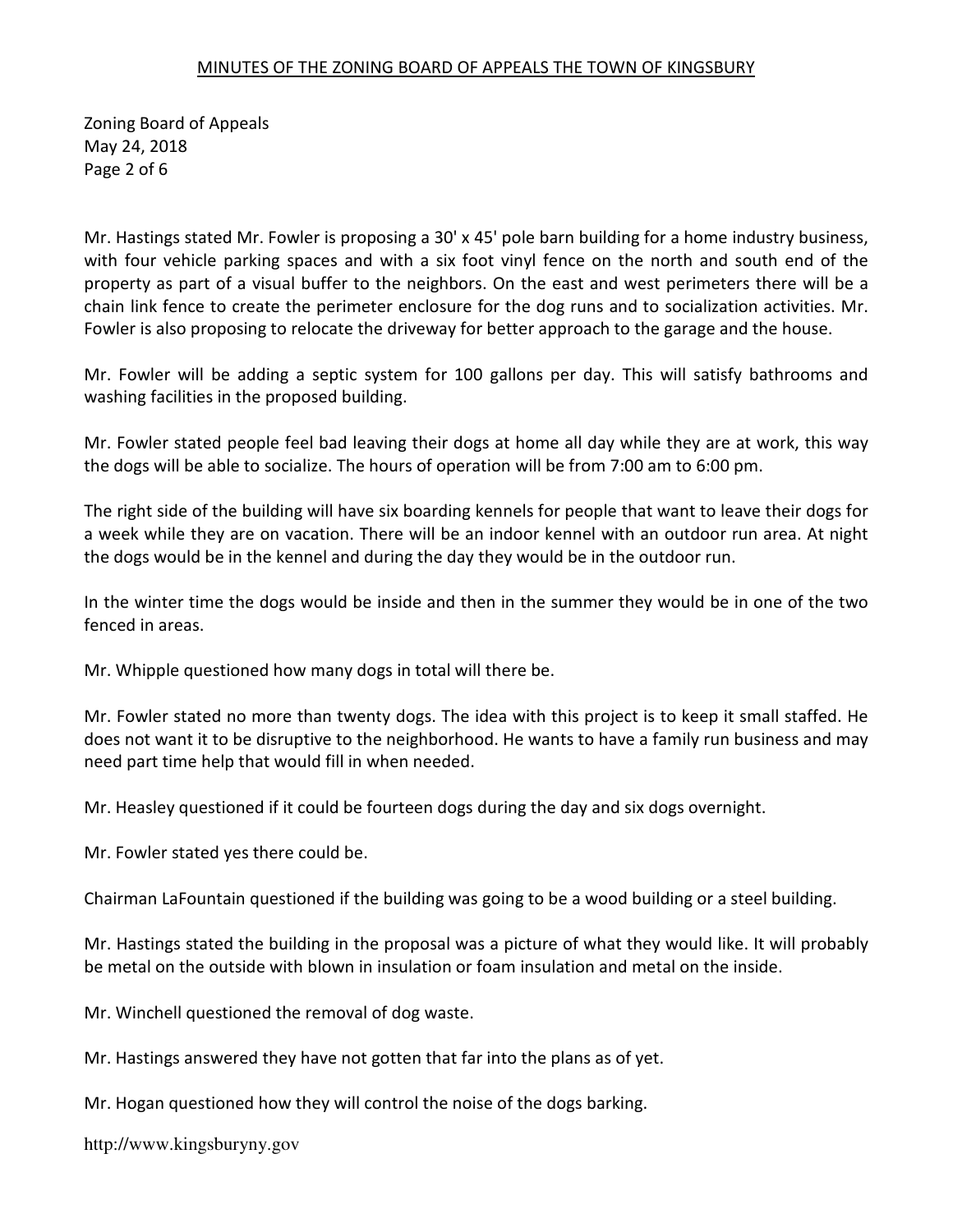Zoning Board of Appeals May 24, 2018 Page 3 of 6

Mr. Fowler stated he drops his dogs off at the kennel and obviously at pickup time when people are coming and going the dogs get excited, but he has picked up his dogs when there is no barking. The barking is not an all-day noise, once the dogs get settled in and get comfortable with one another and play one another. He would be very conscious of the barking.

Mr. Winchell questioned if this project would be strictly for dogs only.

Mr. Fowler stated yes it is strictly for dogs. The intent would be for the dogs to be dropped off at staggering times in the morning. By doing this they are hoping to keep traffic and parking at a minimum.

Chairman LaFountain asked for comments from the public.

Spencer and Sandra Baldwin, 432 Dean Road and Karla Buettner, ESQ, Bartlett, Pontiff, Stewart & Rhodes, P.C., who will be representing the Baldwin's.

Ms. Buettner stated the Baldwin's live to the south of Mr. Fowler's property and presented the Board with pictures of the Baldwin property looking at Mr. Fowler's property from the back of their property. The Baldwin's purchased their property in 2011. There are items they would like to present to the Board tonight. They do not believe there is enough information being presented on this project for the Board to grant the Special Use Permit. They understand according to the Town of Kingsbury Code the ZBA Board has that option. Mr. Fowler indicated in his application this would be a home occupation. According to the definition of a Home Occupation in the Town of Kingsbury Code Book, a home occupation "is entirely within a dwelling". This proposal is not by Mr. Fowlers own admission going to be entirely in his structure nor are the dogs.

The definition also states "it may include but need not be limited to such enterprises as the refinishing of antiques, repair of furniture, ceramic manufacturing and decoration, repair of household articles or motor vehicles, rug weaving, manufacture of various articles, and home baking. All storage of materials and equipment shall be indoors". None of the ones listed are service orientated such as a salon and things of that nature. They believe this proposal sounds more like a home occupation than a special permit use.

Mrs. Buettner stated there are three different things you can look at in the code. The first item is the noise. This area is a tranquil area in the Town and the houses are not on top of each other but are close enough together. One of the Baldwin's concerns is that there will be noise.

If the Board decides to grant this proposal there should be some kind of mitigating factor for the comfort factor with the noise.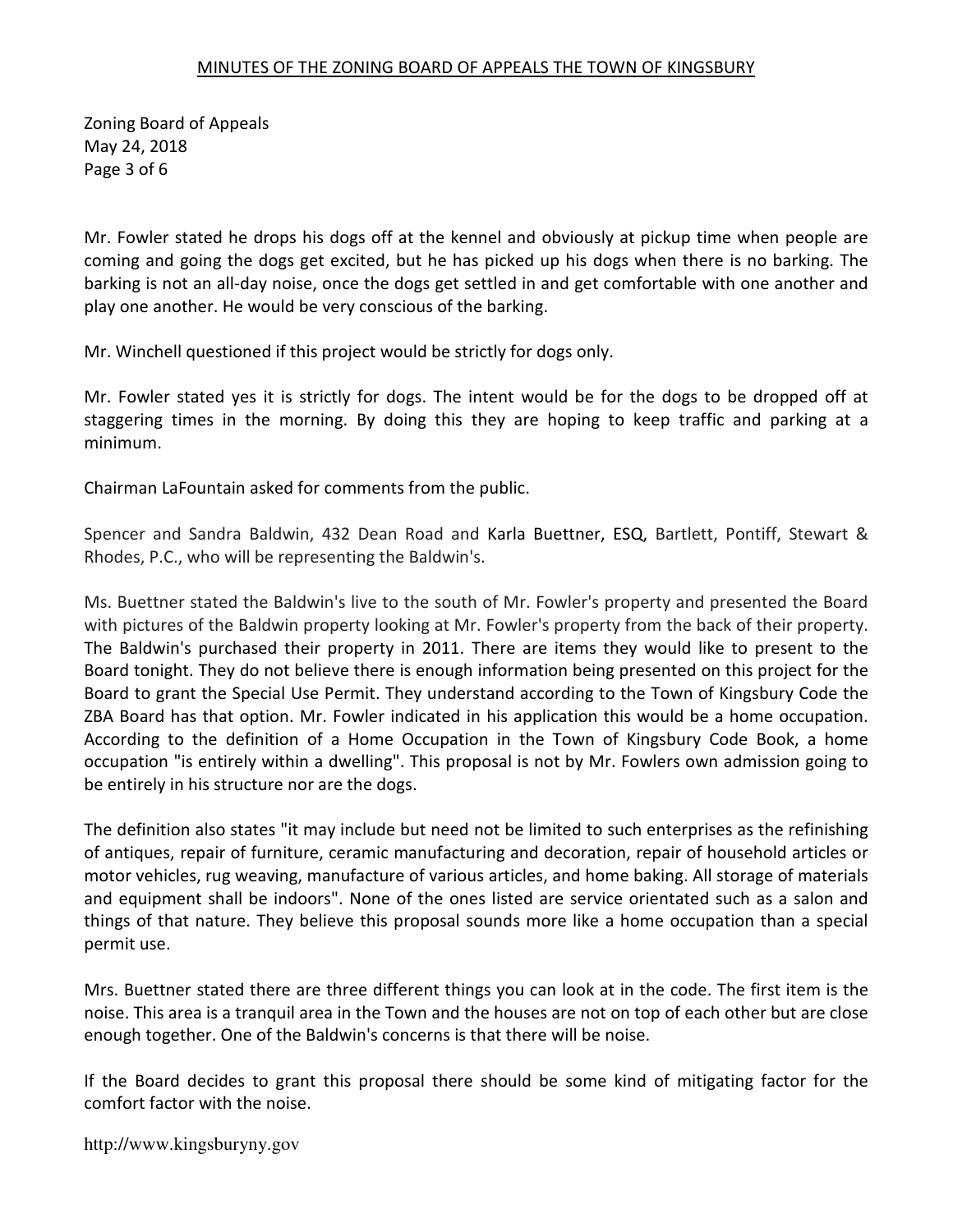Zoning Board of Appeals May 24, 2018 Page 4 of 6

Mrs. Buettner stated with regard to the parking for this proposal. Mr. Fowlers indicated he will have up to six dogs that would stay overnight and up to fourteen dogs per day at this location. This would also make fourteen people and there are only four parking spots. Where are these other people going to go?

There is a traffic concern as well. There will be a lot more people traveling on this road to drop off their dogs in the morning and then return to pick them up at night. Where is Mr. Fowler going to put all of the vehicles?

Another concern they feel needs to be addressed which is not addressed in the proposal is the fact he would like twenty dogs. At the present time Mr. Fowler has three dogs on the property that bark a lot.

Mr. & Mrs. Baldwin have not filed any complaints, but three of his own dogs are barking plus he wants to add another twenty dogs every day, the dogs will be social and adding to the noise. This will be detriment to the neighborhood.

Mr. Fowler indicated there will be a septic for bathrooms and washing. There is no information before the Board tonight as to what kind of chemicals will be used in the wash area. Will there be drainage in the pole barn to go into the septic?

With regard to the lighting, this area will be lit and how many dog runs will have lighting?

Mrs. Buettner stated she understands Mr. Fowler is looking to see what he can do for a business model. This is a completely reasonable and respectable way of looking at it however; he has not taken into account the code or the neighbors that are nearby.

Mrs. Buettner stated at the end of the day this Board has the right to approve this proposal with conditions. After hearing her presentation tonight she is requesting the Board table this application until they have more information and look at the conditions and she believes there are other neighbors here as well.

Mrs. Buettner stated this is not a "not in my backyard" situation. This is not a "we don't like dogs" situation. This is a quality of life issue that affects the neighborhood. She would like to be able to work together as a neighbor situation.

Jerry McKenna, 399 Dean Road, stated he likes dogs. He is a retired postal worker. The first thing he learned in this profession is all dogs bark and all dogs bite. There is no one who can tell him that their dog does not bite. He bought his home many years ago for various reasons.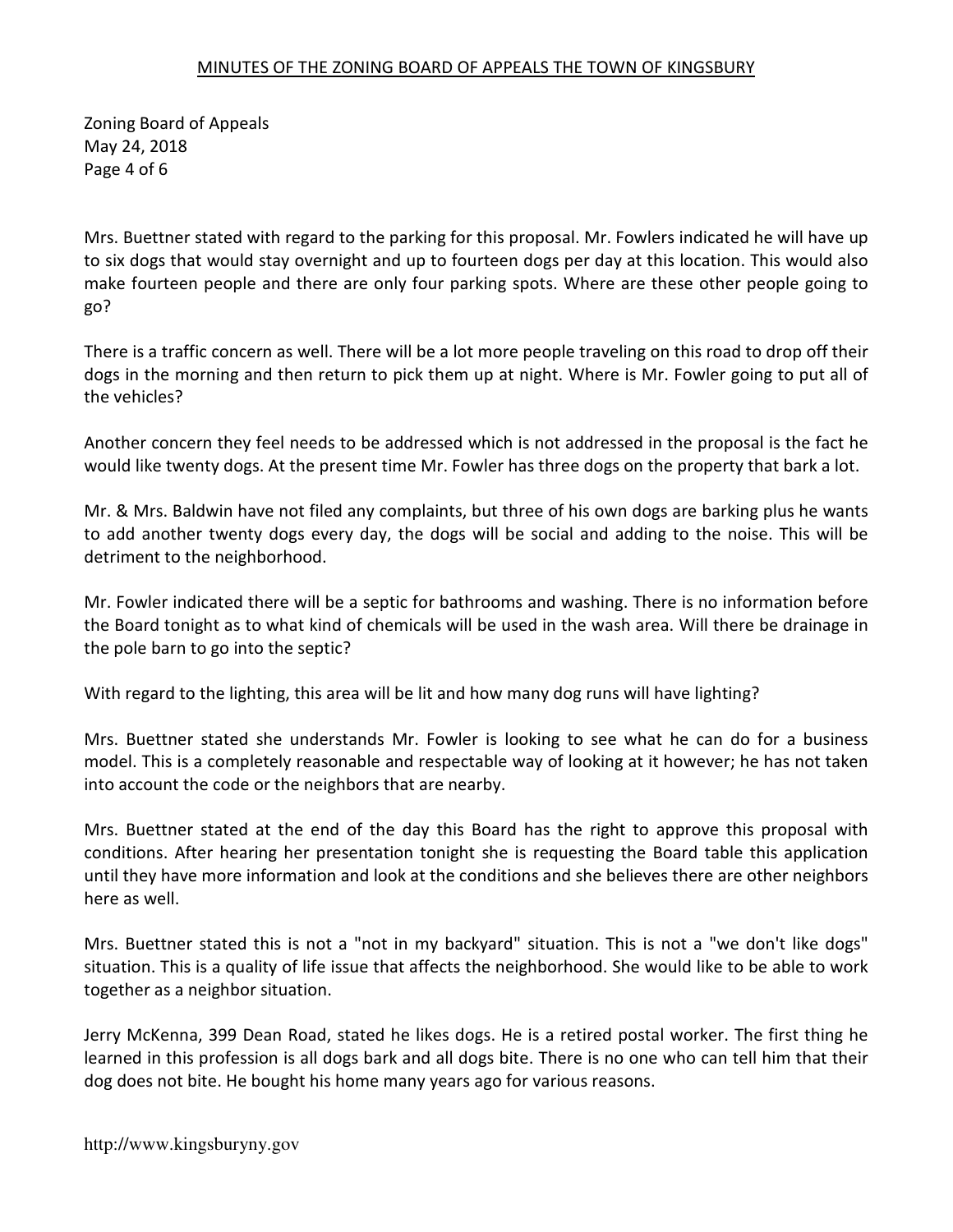Zoning Board of Appeals May 24, 2018 Page 5 of 6

One of the reasons the location, the proximity to the town and to work as well as the country feel. He does not want a store or business next door to him. He does not feel this is the place for a business in a residential area. He does not want a neon sign saying "Doggy Day Care" flashing for hours and hours in a residential neighborhood. He does not feel this fits in the area.

Mr. McKenna stated there is a vacant building on Dix Avenue that was a Laundromat that would be a great location. There is a lot of traffic and you wouldn't hear the dogs barking with the amount of cars, truck and motorcycle traffic. There are trees there for shade at this location. This just is not something that fits the character of the neighborhood.

Vanessa Proulx and James Dewar, 24 Bardin Road, stated they live right next door to Mr. Fowler. They have nothing against dogs but feel a one acre lot is not appropriate for a doggy day care. They sleep during the day and odd hours. With a lot of dogs barking it will interfere with their sleeping pattern. Dog barking is already an issue for them with Mr. Fowlers 3 dogs he owns.

They built their home about fourteen years ago for the tranquility of the area and do not want the tranquility taken away from the neighborhood. The traffic and the people in and out will be too much and they do not feel this is a good fit for this area.

Brooke Witham, 422 Dean Road, stated she works out of her home office for her business. She works long hours and cannot have barking dogs while running a business. When she is home she is out on her deck and loves the peace and quiet. Her neighbors have three dogs that are in the house. In the winter and she can hear them barking through her closed winter windows.

Ms. Witham stated this is an unacceptable use for the property being the size of the property, location of the property, the amount of dogs in question going in and out of the property. She has enough problems with the motorcycles going in and out of the industrial park, zooming up and down constantly and it is noise. This is noise pollution and there are many articles out about it and the damage it does. She lives here for the tranquility and quiet and feels that people moving into this area have to accumulate to the surroundings they come into and not to change the area.

Mr. McKenna stated he would like to add to his statement that they already have coyotes in this area and at 2:00 in the morning they are howling. He doesn't know much about them but is wondering if fifteen dogs running around in a yard is going to attract coyotes closer to the home. If there is a five year old child outside playing and 2 or 3 coyotes come along there are opportunities they may get attacked. It is rare but it still can happen. Will this bring the coyotes closer to the neighbors?

Mr. Whipple questioned Mr. Cortese if there is a code as to how many dogs you can have on a residential property being it was said Mr. Fowler has 3 dogs of his own.